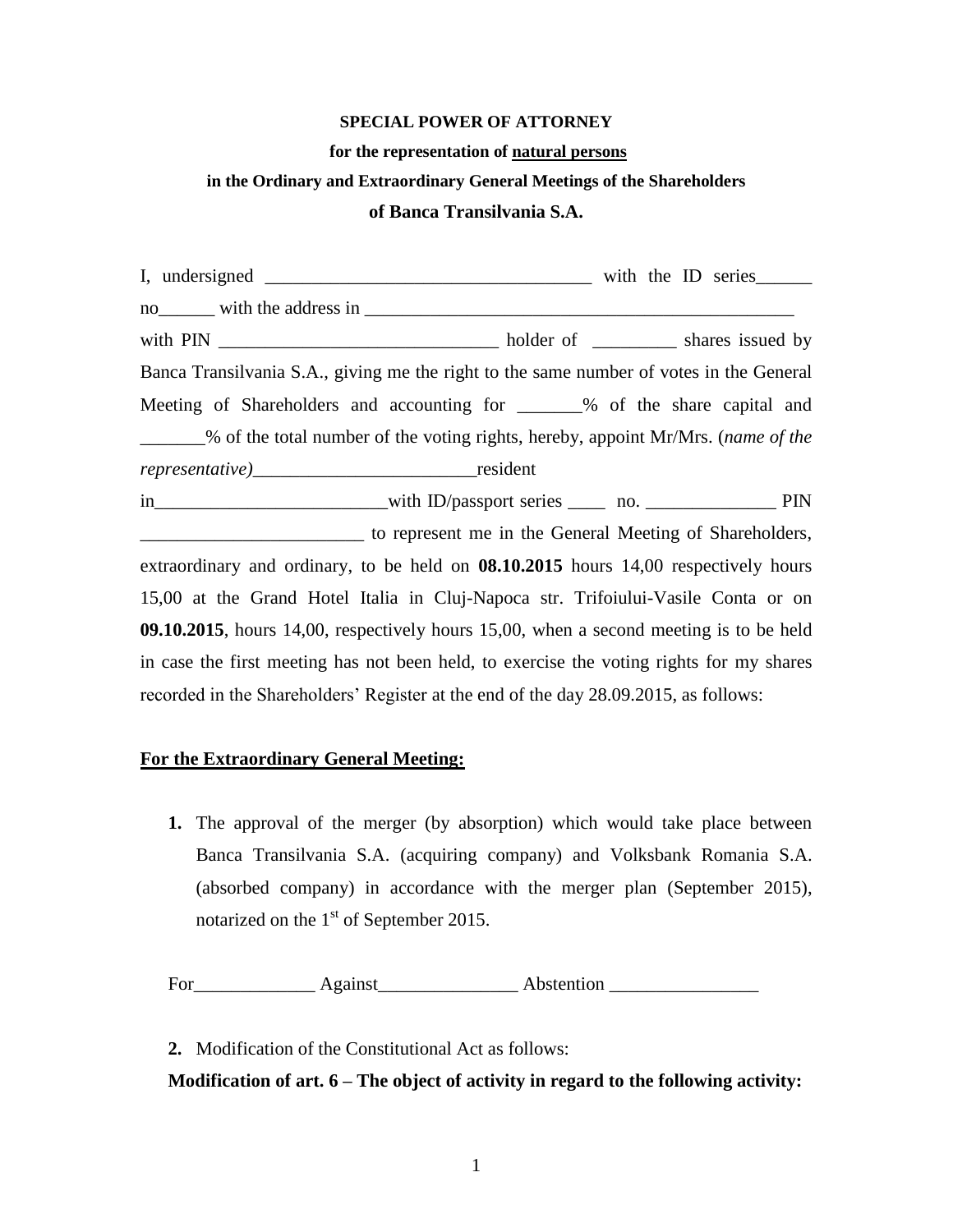The codified activity "6419 – Ensuring services of establishment and registration in the Electronic Archive of Security Interests in Movable Properties in relation to loans, letters of guarantee and other operations in which the bank is contractual part".

will be read as follows:

**"6419 - Ensuring services of establishment and registration in the Electronic Archive of Security Interests in Movable Properties related to loans, letters of guarantee and other operations (acting as an operator of the Electronic Archive of Security Interests in Movable Properties)".**

For\_\_\_\_\_\_\_\_\_\_\_\_\_ Against\_\_\_\_\_\_\_\_\_\_\_\_\_\_\_ Abstention \_\_\_\_\_\_\_\_\_\_\_\_\_\_\_\_

**3.** The approval of the date of **October 28, 2015** as the registration date and of the date of **October 27, 2015** as the ex date.

For Against Abstention

**4.** The approval of the mandates for the Board of Directors and individually for each of its members, in order to carry out the decisions mentioned above.

For Against Abstention

## **For the Ordinary General Meeting:**

**1.** The approval of the financial auditor for the Bank who will audit the financial situations of the Bank for the 2016 - 2018 financial exercises, in accordance with the IFRS Standards, as stated in the N.B.R. order no. 27/2010.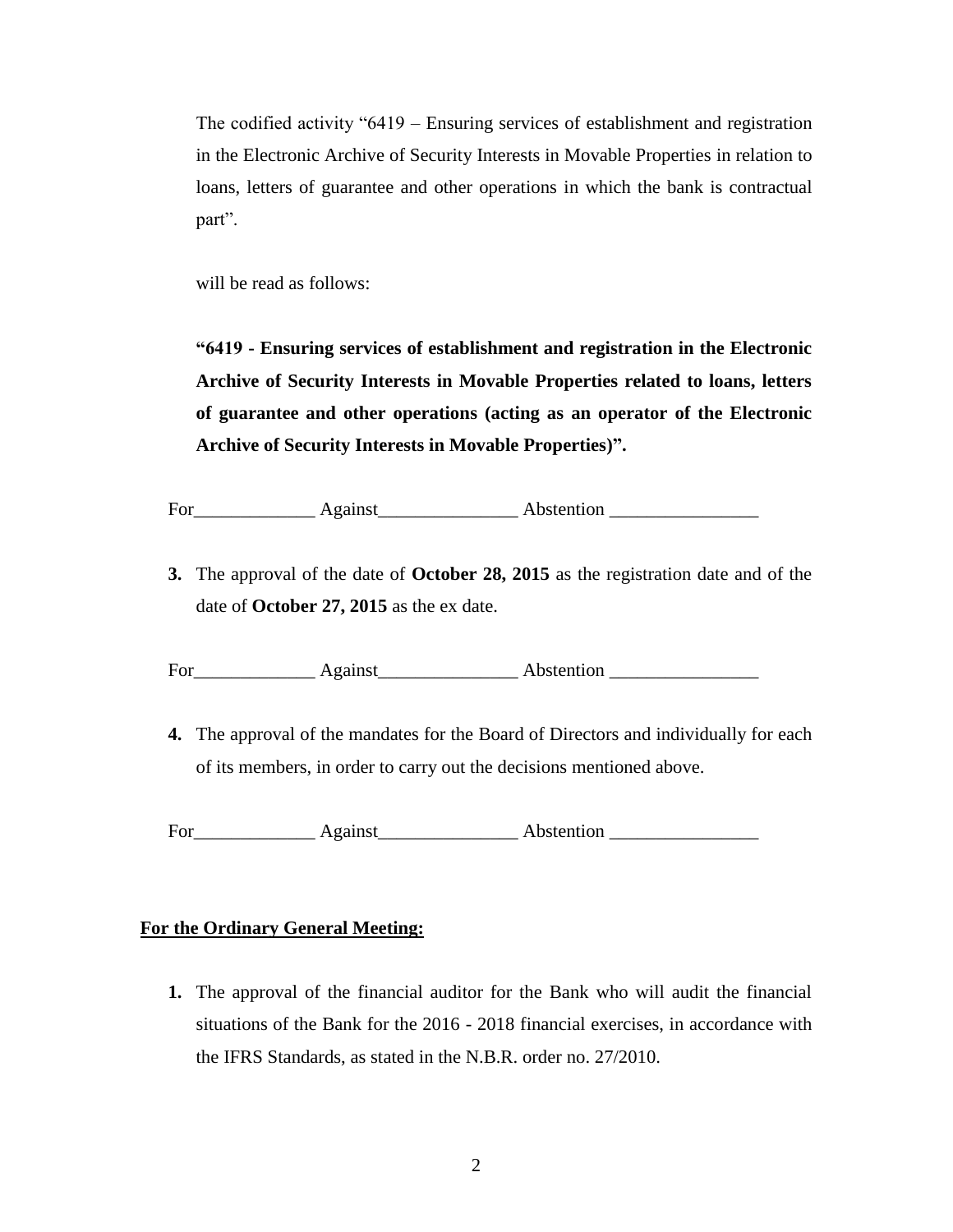**2.** The approval of the actualization of Banca Transilvania's annual budget following the approval of the merger between Banca Transilvania and Volksbank.

For\_\_\_\_\_\_\_\_\_\_\_\_\_ Against\_\_\_\_\_\_\_\_\_\_\_\_\_\_\_ Abstention \_\_\_\_\_\_\_\_\_\_\_\_\_\_\_\_

**3.** The approval of the date of **October 28, 2015** as the registration date and the date of **October 27, 2015** as the ex date.

For Against Assention Abstention **Abstention** 

**4.** The approval of mandates to carry out the decisions mentioned above given to the Board of Directors and to each of its members individually.

For Against Abstention **Abstention** 

I, undersigned, give my representative full power to vote on any issue regarding the mandate to the Council of Administration and individually to its members to carry out the decisions from above.

This power of attorney is valid only for the General Meeting of Shareholders, extraordinary and ordinary, to be held on October 08, 2015 hours 14,00 respectively hours 15,00 at the Grand Hotel Italia in Cluj-Napoca, Trifoiului – Vasile Conta Street or on October 09, 2015, hours 14,00, respectively hours 15,00, when a second meeting is to be held in case the first meeting has not been held, my representative having the obligation to vote according to the given instructions.

By the present document, I give power of attorney to my representative to vote in accordance with the above instructions and I hereby give him full power of attorney to vote on any issues which have not been identified and included in the agenda of the GSM until the date of signature of the present document.